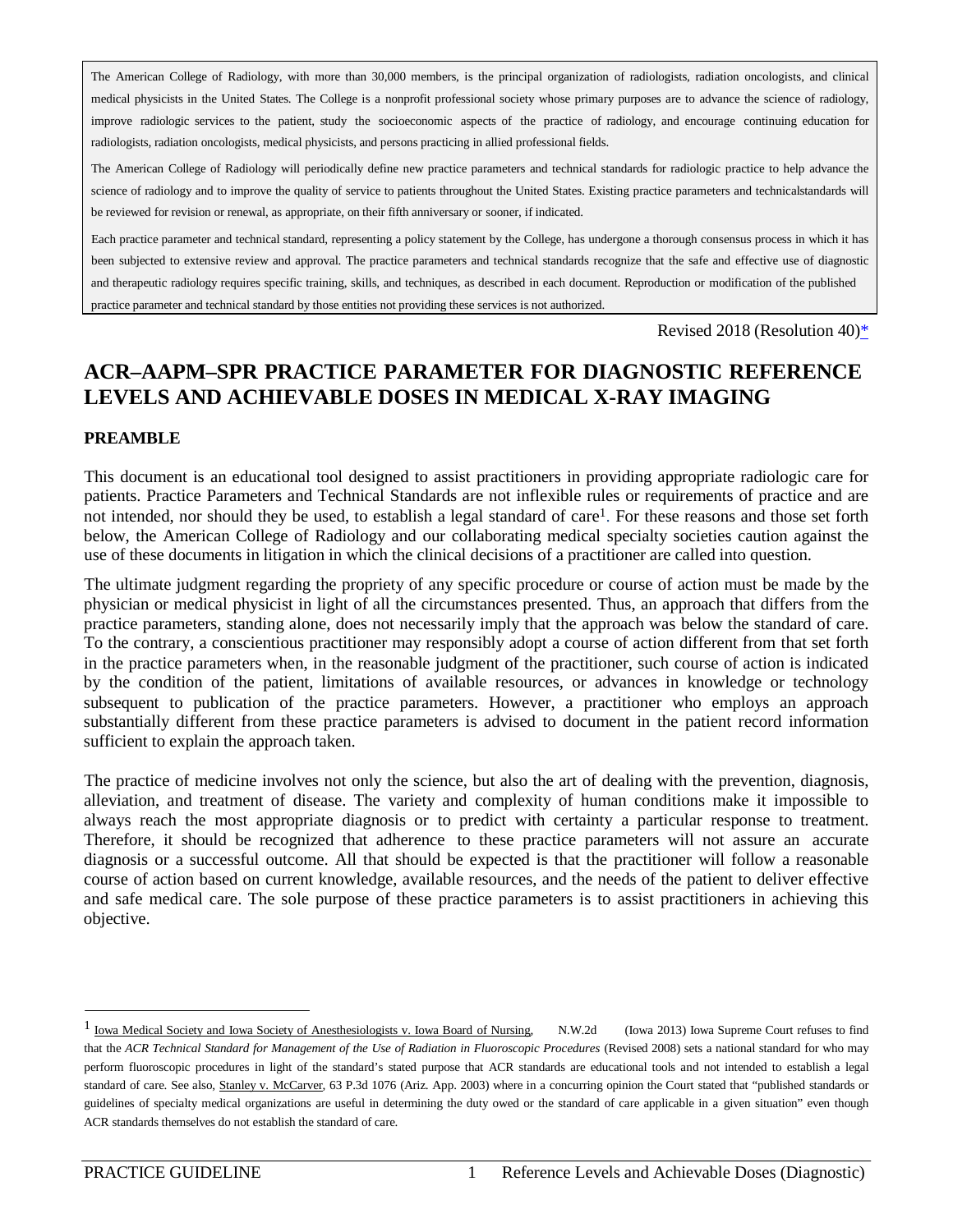# **I. INTRODUCTION**

This practice parameter has been revised collaboratively by the American College of Radiology (ACR), the American Association of Physicists in Medicine (AAPM), and the Society for Pediatric Radiology (SPR) to guide appropriately trained and licensed physicians and Qualified Medical Physicists involved in diagnostic procedures using ionizing radiation. The establishment of reference levels in diagnostic medical imaging requires close cooperation and communication between the team of physicians who are responsible for the clinical management of the patient, the Qualified Medical Physicist who is responsible for monitoring equipment and image quality and estimating patient dose, and the radiologic technologist who is responsible for adherence to protocols. Adherence to this practice parameter should help maximize the efficacy of these procedures, optimize patient radiation dose and image quality, minimize radiation dose to staff, maintain safe conditions, and ensure compliance with applicable regulations. This is particularly important for children who are more vulnerable than adults to the potential risks of ionizing radiation.

Application of this practice parameter should be in accordance with the specific ACR practice parameters or technical standards for the relevant imaging modality. Considerations should also be made for image quality monitoring, radiation safety, and the radiation protection of patients, personnel, and the public. There must also be compliance with applicable laws and regulations.

This practice parameter summarizes existing national diagnostic reference levels (DRLs) and achievable doses (ADs) and provides guidance and advice to physicians and Qualified Medical Physicists on the implementation of these reference levels in the practice of diagnostic medical X-ray imaging. The goal in medical imaging is to obtain image quality consistent with the medical imaging task. DRLs and ADs are used to help manage radiation dose to the patient. Medical radiation dose must be controlled, avoiding unnecessary radiation that does not contribute to the clinical objective of the procedure. Extremely low doses may also be a cause for concern because they may indicate that adequate image quality is not being achieved. The specific purpose of DRLs and ADs is to provide benchmarks for comparison, not to define maximum or minimum dose limits.

# **II. DEFINITION**

A DRL is an investigational level used to identify unusually high radiation doses for common diagnostic medical X-ray imaging procedures [\[1-9\]](#page-9-0). DRLs are suggested action levels above which a facility should review its methods and determine if acceptable image quality can be achieved at lower doses. The International Commission on Radiological Protection (ICRP) emphasizes that DRLs "are not for regulatory or commercial purposes, not a dose restraint and not linked to limits or constraints."

DRLs are based on standard phantom or patient measurements under specific conditions at a number of representative clinical facilities. DRLs have been set at approximately the 75th percentile of measured patient or phantom data. This means that procedures performed at 75% of the institutions surveyed have exposure levels at or below the DRL. The ICRP also emphasizes that DRLs should not be applied to individual patients [\[9\]](#page-10-0). To make meaningful comparisons, aggregate facility data collected in the same manner that the benchmark DRLs were developed should be compared against the DRL.

ADs can be used with DRLs to assist in optimizing image quality and dose. ADs are set at approximately the median (50th percentile) of the study dose distribution, ie, half of the facilities are producing images at lower doses and half are using higher doses. Further information on ADs is available in the National Council on Radiation Protection and Measurements (NCRP) Report 172 [\[4\]](#page-9-1).

The United Kingdom's Public Health England, formerly known as the National Radiological Protection Board and then the Health Protection Agency, reported that the 2005 DRLs for radiography, fluoroscopy, and dental Xrays were approximately 16% lower than those in 2000 and were approximately half of those in the mid-1980[s](#page-10-1) [\[10\]](#page-10-1).

It is important to note that too low of a radiation dose may result in inadequate image quality for the diagnostic task. However, the references used to develop DRLs and ADs for this practice parameter did not provide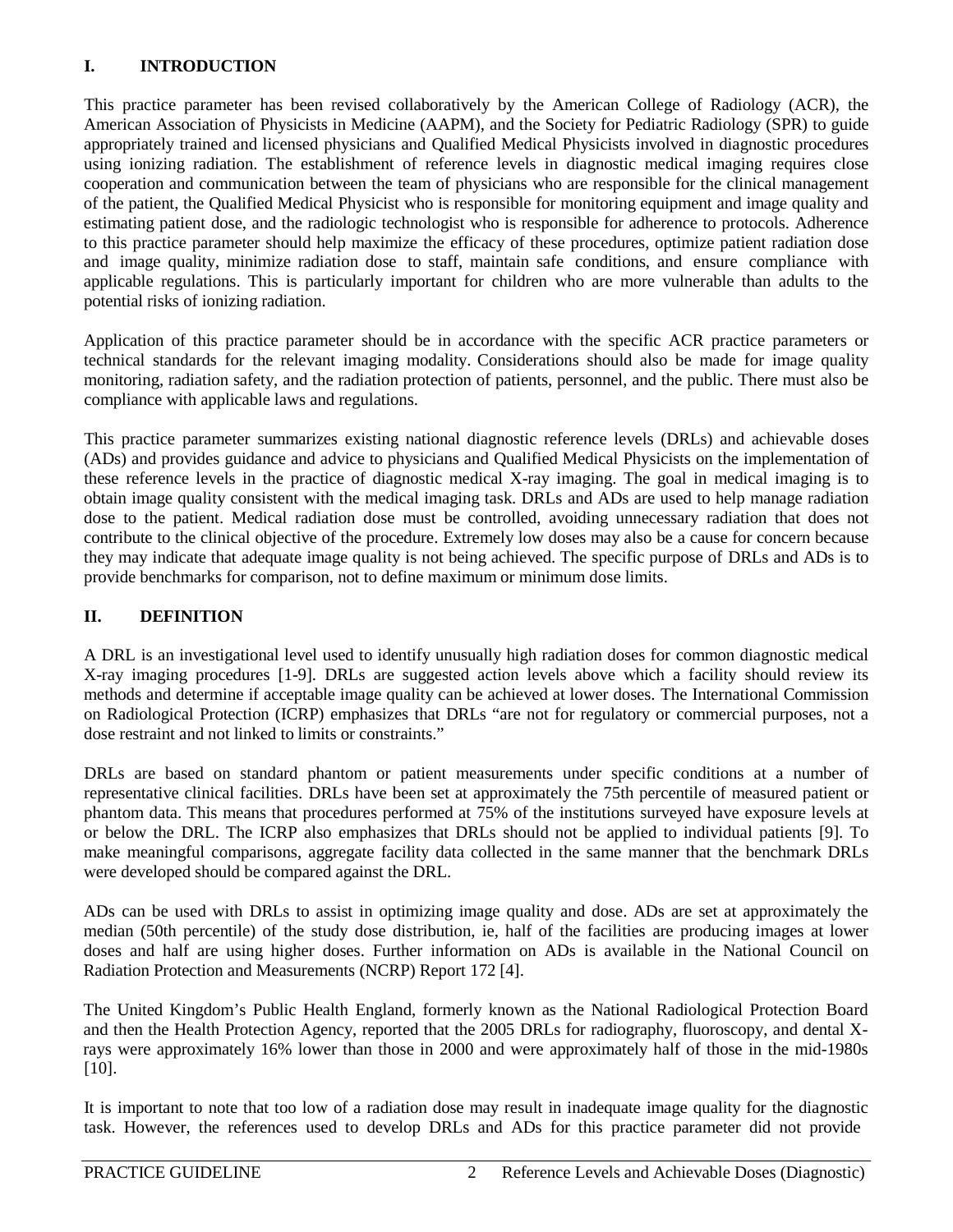corresponding quantitative assessments of image quality. This limits the development of dose benchmarks below which image quality would be unacceptable. Lower level dose benchmark development is also challenged by ongoing improvements in X-ray beam production (eg, adaptive beam filtration, slot-scanning), image receptor technology (ie, higher detective quantum efficiency radiation detectors), and image reconstruction algorithms (ie, iterative reconstruction) that may result in acceptable image quality at radiation doses substantially lower than the ADs referenced in this practice parameter. Consequently, lower level dose investigation benchmarks are not provided in this document. Facilities with patient doses significantly below the ADs presented in this practice parameter (who have not evaluated and implemented specific dose-reduction protocols) should conduct a review of clinical image quality to determine whether these low-dose examinations are resulting in poor image quality that may be detrimental to patient care [\[4\]](#page-9-1).

DRLs and ADs are part of the optimization process. It is essential to ensure that image quality appropriate for the diagnostic purpose is achieved when changing patient doses. Optimization must balance image quality and patient dose, ie, image quality must be maintained at an appropriate level as radiation doses are decreased.

# **III. QUALIFICATIONS AND RESPONSIBILITIES OF PERSONNEL**

#### A. Physician

Procedures using radiation for diagnostic medical purposes must be performed under the supervision of, and interpreted by, a licensed physician with the following qualifications:

1. Certification in Radiology, Diagnostic Radiology or Interventional Radiology/Diagnostic Radiology (IR/DR) by the American Board of Radiology, the American Osteopathic Board of Radiology, the Royal College of Physicians and Surgeons of Canada, or the Collège des Médecins du Québec.

or

2. Completion of a residency program approved by the Accreditation Council for Graduate Medical Education), the American Osteopathic Association, the Royal College of Physicians and Surgeons of Canada, or the Collège des Médecins du Québec, and have documented a minimum of 6 months of formal dedicated training in the interpretation and formal reporting of radiographic images and fluoroscopy for patients of all ages that includes training on all body areas. For fluoroscopy, the physician should meet the personnel qualifications outlined in the **[ACR–AAPM](https://www.acr.org/-/media/ACR/Files/Practice-Parameters/MgmtFluoroProc.pdf)** Technical Standard for Management of the Use of Radiation [in Fluoroscopy](https://www.acr.org/-/media/ACR/Files/Practice-Parameters/MgmtFluoroProc.pdf) Procedures [\[11\]](#page-10-2). For computed tomography (CT), the physician should meet the personnel qualifications outlined in the ACR Practice Parameter for Performing and [Interpreting](https://www.acr.org/-/media/ACR/Files/Practice-Parameters/CT-Perf-Interpret.pdf) Diagnostic Computed [Tomography](https://www.acr.org/-/media/ACR/Files/Practice-Parameters/CT-Perf-Interpret.pdf) (CT) [\[12\]](#page-10-3).

#### and

3. The physician should have documented training in and understanding of the physics of diagnostic radiography (including fluoroscopy and CT) and experience with the equipment needed to safely produce the images. This should include generation of the X-ray beam, image receptor technology, and image processing.

The physician is the principal individual involved in establishing and implementing reference levels in diagnostic medical imaging using ionizing radiation. The physician should work closely with a Qualified Medical Physicist in this process. The clinical objectives of all diagnostic medical imaging procedures must be in accordance with current ACR practice parameters or technical standards and should be periodically reviewed by the physician.

#### Continuing Medical Education

The physician's continuing medical education should be in accordance with the ACR Practice [Parameter](https://www.acr.org/-/media/ACR/Files/Practice-Parameters/CME.pdf) for [Continuing](https://www.acr.org/-/media/ACR/Files/Practice-Parameters/CME.pdf) Medical Education (CME) and should include CME in general radiography as is appropriate to their practice [\[13\]](#page-10-4).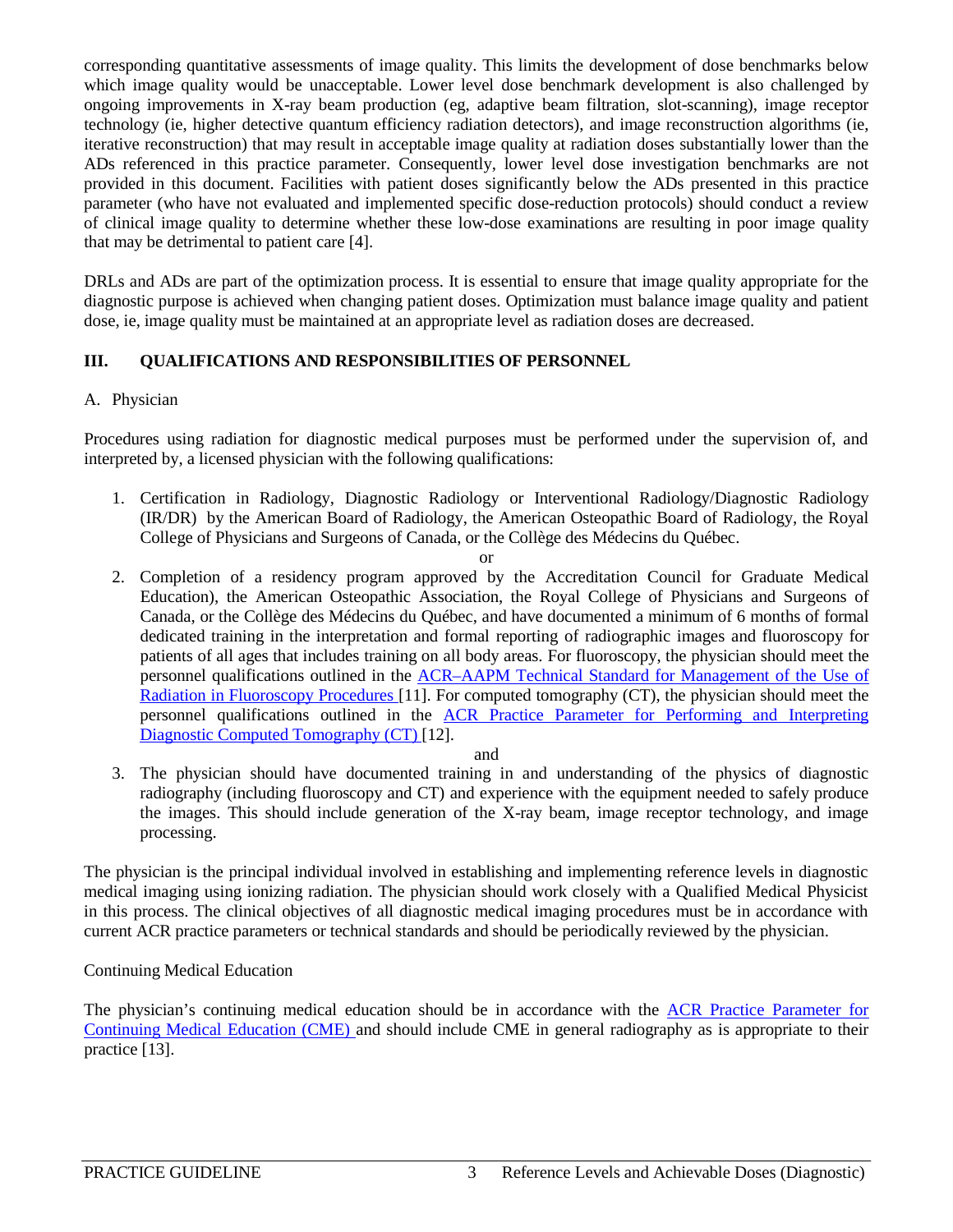#### B. Qualified Medical Physicist

A Qualified Medical Physicist is an individual who is competent to practice independently in one or more of the subfields in medical physics. The American College of Radiology (ACR) considers certification, continuing education, and experience in the appropriate subfield(s) to demonstrate that an individual is competent to practice one or more of the subfields in medical physics and to be a Qualified Medical Physicist. The ACR strongly recommends that the individual be certified in the appropriate subfield(s) by the American Board of Radiology (ABR), the Canadian College of Physicists in Medicine, or the American Board of Medical Physics (ABMP).

A Qualified Medical Physicist should meet the ACR Practice Parameter for [Continuing](https://www.acr.org/-/media/ACR/Files/Practice-Parameters/CME.pdf) Medical Education [\(CME\).](https://www.acr.org/-/media/ACR/Files/Practice-Parameters/CME.pdf) (ACR Resolution 17, adopted in 1996 – revised in 2012, Resolution 42) [\[13\]](#page-10-4)

The appropriate subfield of medical physics for this practice parameter is Diagnostic Medical Physics (including medical physics certification categories of Radiological Physics, Diagnostic Radiological Physics, or Diagnostic Imaging Physics.)

CME should include education in radiation dosimetry, radiation protection, and equipment performance related to the use of medical imaging.

Regular performance of radiation measurements, dosimetric calculations, and performance evaluation of equipment in use is essential to maintain competence.

The Qualified Medical Physicist must be familiar with the principles of imaging physics, radiation dosimetry, and radiation protection; the current guidelines of the NCRP; laws and regulations pertaining to the performance and operation of medical X-ray imaging equipment; the function, clinical uses, and performance specifications of the imaging equipment; and calibration processes and limitations of the instruments used for radiation measurement. The Qualified Medical Physicist must also be familiar with relevant clinical procedures.

#### **IV. DIAGNOSTIC REFERENCE LEVELS AND ACHIEVABLE DOSES FOR X-RAY IMAGING**

This practice parameter provides DRLs and ADs for procedures in radiography, noninterventional fluoroscopy, and CT. As explained in the NCRP Report 172, national DRL and AD levels have undergone significant reductions since the Nationwide Evaluation of X-Ray Trends (NEXT) data were first acquired and published. Radiology practice, equipment, and radiation dose levels have continued to improve since the last publication of NEXT data. Most radiology departments have converted from screen-film to computed radiography and digital radiography. In fluoroscopy, many institutions have converted to flat panel detectors with a wider range of operating modes and beam filtrations. Many of the DRLs and ADs in this practice parameter are based on the most current NEXT studies as this is the only nationwide survey data from the United States currently available. However, the data in many of these studies are well over 10 years old. Other sources of more current dose information may be available from geographically localized studies (eg, the state of Michigan) [\[14\]](#page-10-5).

Modern facilities may be able to achieve acceptable image quality at doses that are even lower than the national DRLs and ADs provided in this practice parameter. A Qualified Medical Physicist should be consulted to assist in determining if lower doses are possible based on an institution's current technology and clinical practice.

#### A. Radiography

For radiography, including digital imaging and screen-film, this practice parameter bases DRLs and ADs on a measurement of air kerma at the entrance skin plane (without backscatter) to a standard phantom using the X-ray image acquisition parameters the facility would typically select for an average-sized adult or pediatric patient. DRLs are provided for five radiographic projections (Table 1).

The phantoms and details of measurements are provided in NCRP Report 172 and the appropriate NEXT report[s](#page-9-1) [\[4](#page-9-1)[,15\]](#page-10-6). The sizes of the adult and pediatric patients modeled by the phantoms are given in Table 1. The adult chest DRLs and ADs are based on NEXT data collected in 2001; the pediatric chest DRLs and ADs are based on NEXT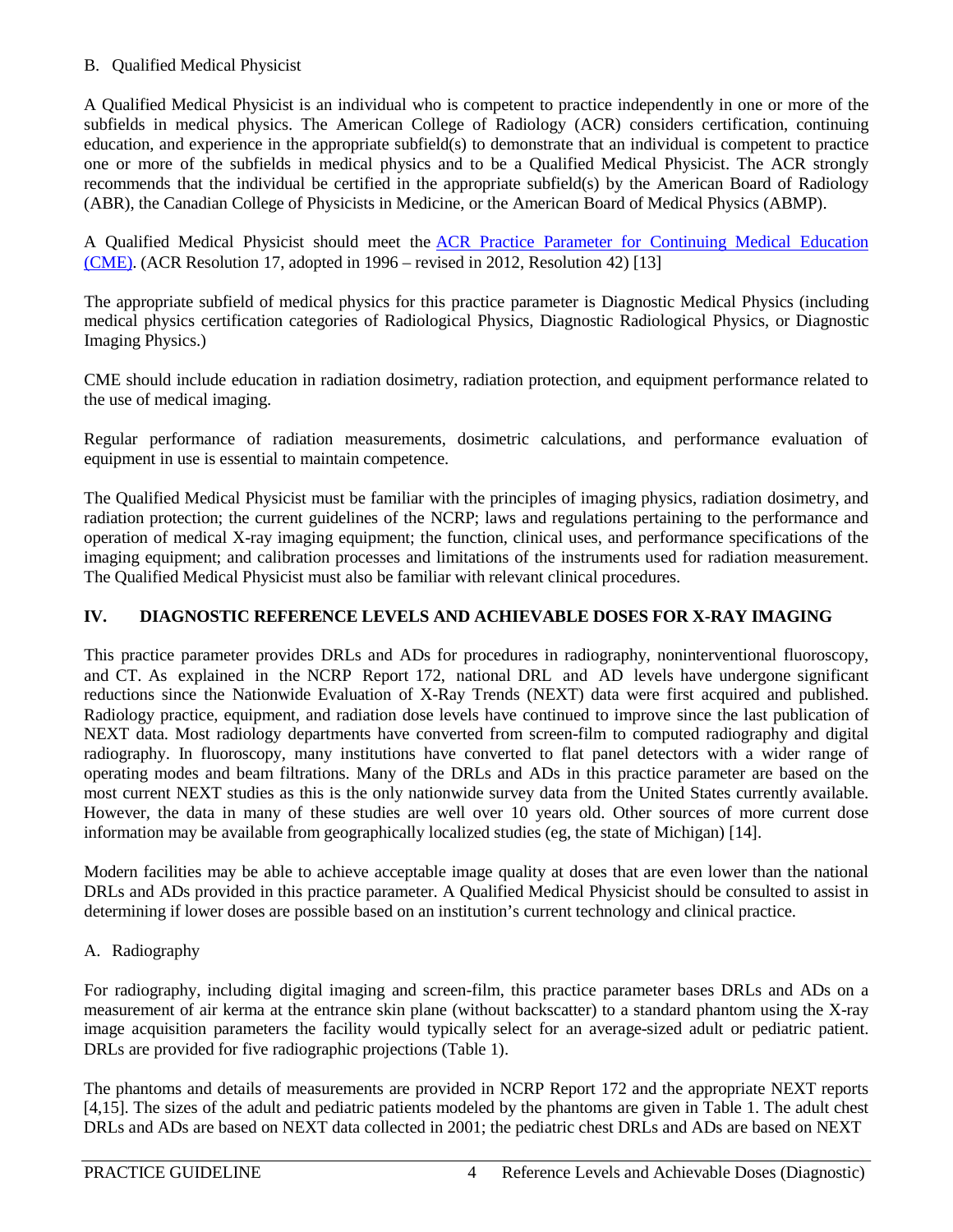data collected in 1998; and the adult abdomen and lumbosacral spine DRLs and ADS are based on NEXT data collected in 2002. For more current data from a geographically-localized study, see the state of Michigan websit[e](#page-10-5) [\[14\]](#page-10-5).

| DADS and the for tradit and I canutic it incrementations (incredit an inclina) if we in an $\mu$ |             |         |  |  |  |  |
|--------------------------------------------------------------------------------------------------|-------------|---------|--|--|--|--|
| <b>Examination</b> (patient thickness)                                                           | $DRL$ (mGy) | AD(mGy) |  |  |  |  |
| Adult PA chest (23 cm), with grid                                                                | 0.15        | 0.11    |  |  |  |  |
| Pediatric PA chest (12.5 cm), with grid                                                          | 0.12        | 0.07    |  |  |  |  |
| Pediatric PA chest (12.5 cm), without grid                                                       | 0.06        | 0.04    |  |  |  |  |
| <b>Examination</b> (patient thickness)                                                           | $DRL$ (mGy) | AD(mGy) |  |  |  |  |
| Adult AP abdomen (22 cm)                                                                         | 3.4         | 2.4     |  |  |  |  |
| Adult AP lumbosacral spine (22 cm)                                                               | 4.2         | 2.8     |  |  |  |  |

**Table 1 DRLs and ADs for Adult and Pediatric X-Ray Examinations (incident air kerma, free-in-air)**

#### B. Fluoroscopy

DRLs and ADs are provided for abdominal fluoroscopy in Table 2. For fluoroscopy, this practice parameter bases DRLs and ADs on a measurement of incident air kerma (with some backscatter due to geometry) to a standard phantom using the image acquisition parameters the facility would typically select for a 22-cm adult PA abdomen (referenced to a location 1 cm above the patient support surface for conventional systems with the X-ray source beneath the patient support) [\[4\]](#page-9-1). Published reference levels are currently not available for pediatric patients.

The phantoms and details of measurements are provided in NCRP Report 172 and the appropriate NEXT Report[s](#page-9-1) [\[4](#page-9-1)[,15\]](#page-10-6). In Table 2, a 22-cm PA abdomen was modeled by phantom measurements with a grid. The adult abdomen fluoroscopic DRLs and ADs are based on NEXT data collected in 2003.

| Table 2                                                                                        |
|------------------------------------------------------------------------------------------------|
| DRLs and ADs for Under Table Adult (22-cm PA Abdomen) Fluoroscopic Imaging (incident air kerma |
| rate, with backscatter)                                                                        |

| <b>Phantom: Adult PA Abdomen with grid</b>                                   | DRL                                            | <b>AD</b>                 |  |  |  |  |
|------------------------------------------------------------------------------|------------------------------------------------|---------------------------|--|--|--|--|
| Upper GI fluoroscopy, without oral contrast<br>media                         | 54 mGy $min^{-1}$                              | $40 \text{ mGy min}^{-1}$ |  |  |  |  |
| Upper GI fluoroscopy, with oral contrast<br>media                            | $80 \text{ mGy min}^{-1}$<br>72 mGy $min^{-1}$ |                           |  |  |  |  |
| Fluorographic image, without contrast (incident air kerma, with backscatter) |                                                |                           |  |  |  |  |
| Film                                                                         | $3.9 \text{ mGy}$<br>$2.5 \text{ mGy}$         |                           |  |  |  |  |
| Digital                                                                      | $1.5 \text{ mGy}$<br>$0.9 \text{ mGy}$         |                           |  |  |  |  |
| Fluorographic image, with contrast (incident air kerma, with backscatter)    |                                                |                           |  |  |  |  |
| Film                                                                         | $27.5 \text{ mGy}$<br>$18.7 \text{ mGy}$       |                           |  |  |  |  |
| Digital                                                                      | $9.9 \text{ mGy}$<br>$5.3 \text{ mGy}$         |                           |  |  |  |  |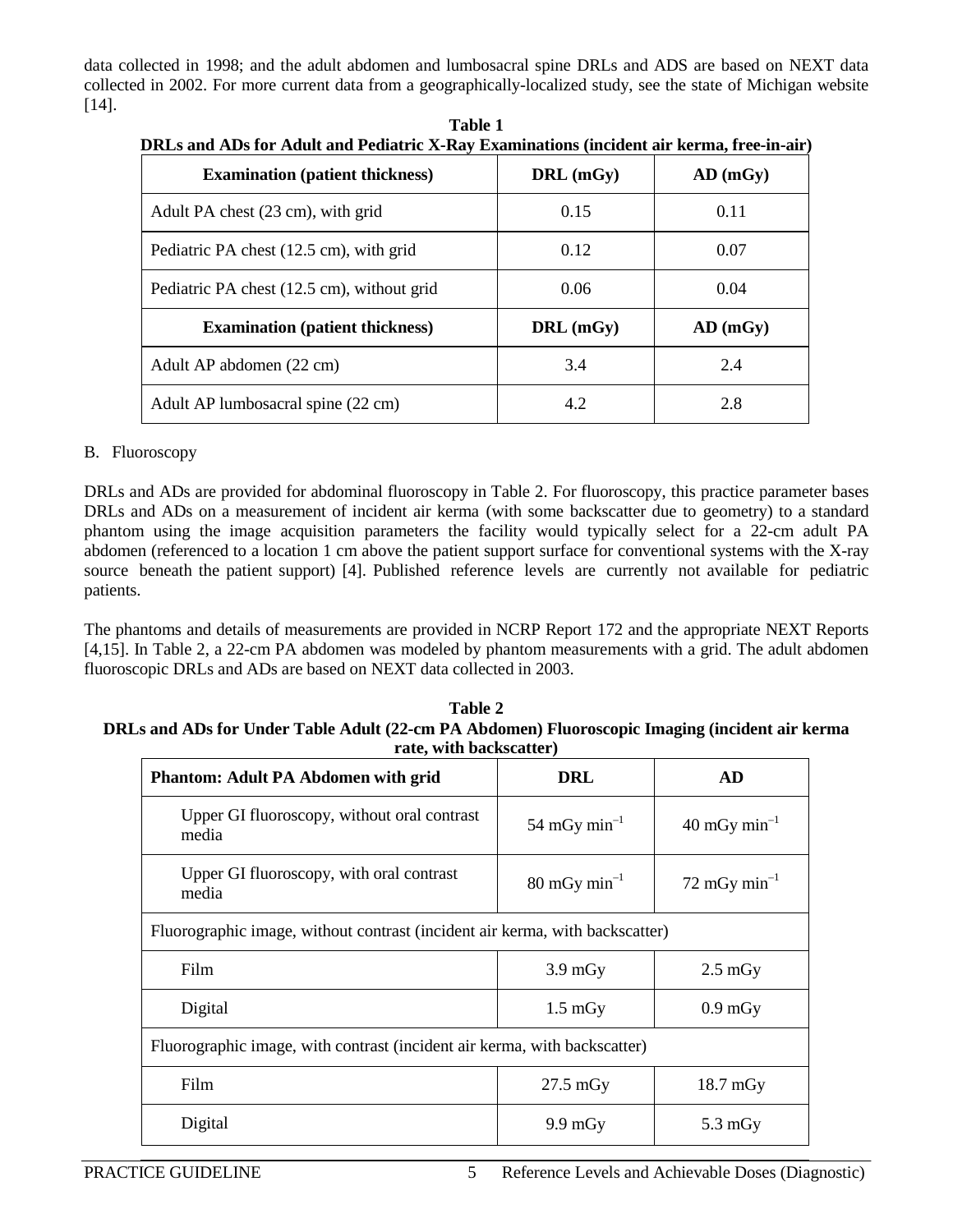# C. Computed Tomography

Two sets of DRLs and ADs are provided for adult CT, one developed from phantom data and the second from actual patient data. Because US DRLs have traditionally been based on phantom data and the national collection and analysis of patient data is relatively new, both are included.

The DRLs and ADs for CT developed from phantom data are based on the volume CT dose index (CTDI<sub>vol</sub>). The International Electrotechnical Commission has specifically defined the CTDI<sub>100</sub>, weighted CTDI<sub>w</sub>, and CTDI<sub>vol</sub> [\[16\]](#page-10-7). For the values reported in Table 3, a 16-cm-diameter polymethyl methacrylate cylinder phantom was used for all head CT examinations and a 32-cm-diameter phantom was used for all adult body CT examinations. Both 16- and 32-cm phantom DRLs and ADs are provided for pediatric abdomen examinations.

The phantom-based CT DRLs were derived from analysis of the data gathered from the first 3 years of the ACR CT Accreditation Program [\[17,18\]](#page-10-8), from evaluation of more current CT Accreditation Program data [\[19\]](#page-10-9), 2005 CT NEXT data, and NCRP Report 172. The lateral dimensions are for average-sized patients of the specified age [\[20\]](#page-10-10).

| $\Gamma$ Halltoni-Dased DKLs and ADs for Addit and Fediatric CT (CTDI <sub>vol</sub> ) |                        |                     |                     |         |  |
|----------------------------------------------------------------------------------------|------------------------|---------------------|---------------------|---------|--|
|                                                                                        | <b>Patient Lateral</b> | <b>CTDI Phantom</b> | CTDI <sub>vol</sub> |         |  |
| <b>Examination</b>                                                                     | Dimension (cm)         | Diameter (cm)       | DRL (mGy)           | AD(mGy) |  |
| Adult head [4,17]                                                                      | 16                     | 16                  | 75                  | 57      |  |
| Adult abdomen-pelvis [4,17]                                                            | 38                     | 32                  | 25                  | 17      |  |
| Adult chest [4]                                                                        | 35                     | 32                  | 21                  | 14      |  |
| Pediatric 1-year-old head [19]                                                         | 15                     | 16                  | 35                  | $\ast$  |  |
| Pediatric 5-year-old abdomen-                                                          | 20                     | 16                  | 15                  | $\ast$  |  |
| pelvis $[19]$                                                                          |                        | 32                  | 7.5                 | $\star$ |  |

**Table 3 Phantom-Based DRLs** and ADs for Adult and Pediatric CT (CTDIv)

*\*ADs are not available for pediatric studies from source reference* [\[19\]](#page-10-9)

Table 4 presents patient-based adult CT DRLs and ADs presented as CTDIvol, size-specific dose estimates (SSDE[\)](#page-10-11) [\[21\]](#page-10-11), and dose length products (DLP) [\[22\]](#page-10-12). These benchmarks are the result of an analysis of the top 10 adult CT examinations submitted to the ACR's Dose Index Registry [\[23\]](#page-10-13). These examinations included 1.3 million examinations performed at 583 facilities in 2014 [\[24\]](#page-10-14). The DRLs and ADs are presented for the median patient sizes determined from localizer images [\[25,26\]](#page-10-15) submitted with the dose parameters for each examination. (A broader range of size-specific DRLs and ADs are available in the source reference [\[24\]](#page-10-14).) The patient size information is presented as lateral thickness for the head and brain studies and water-equivalent diameter [\[27\]](#page-10-16) for all other examinations. (Because SSDE conversion factors for head and neck examinations are not available at this time, they are not included in the table.)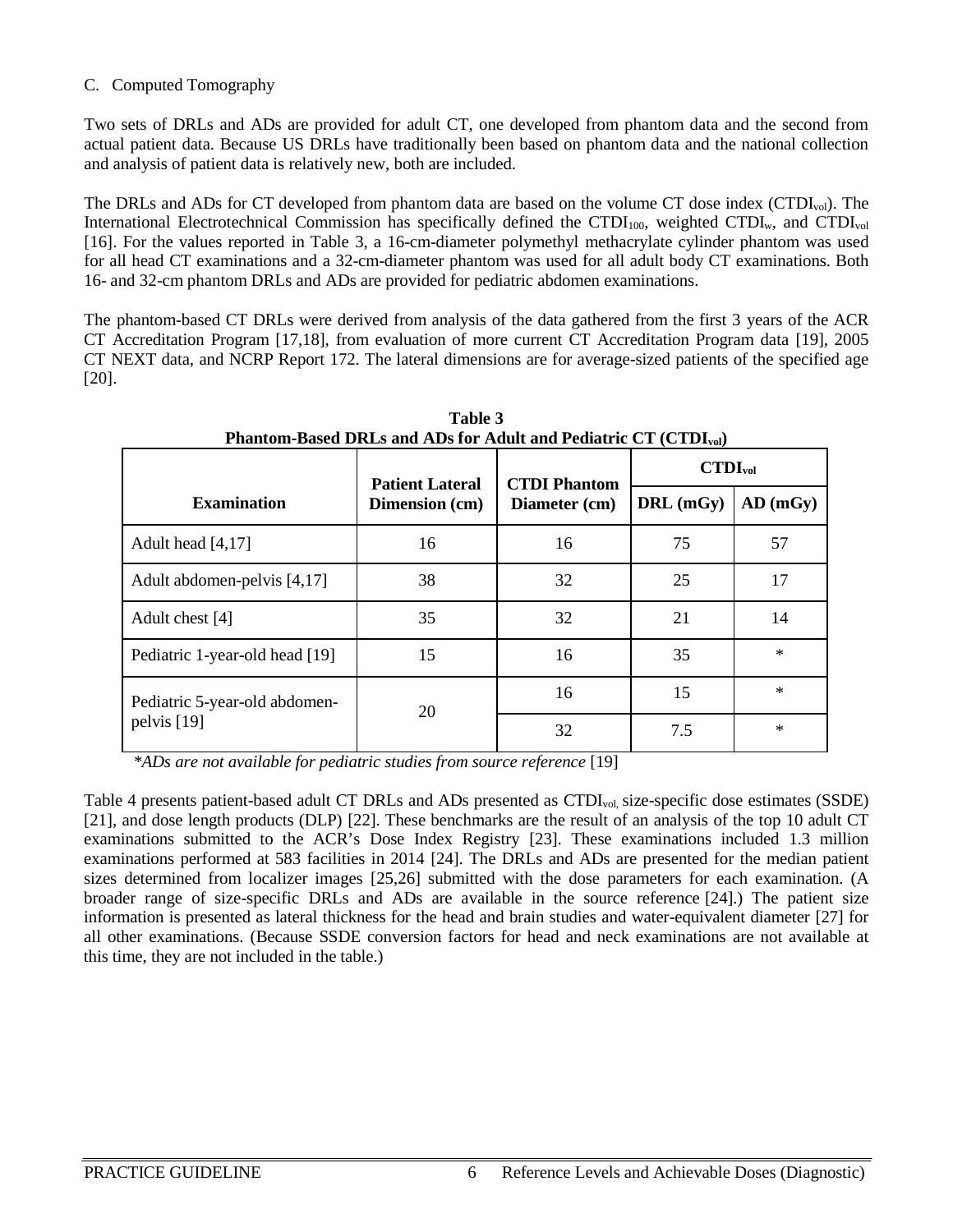|                                 |                     | $\text{CTDI}_{\text{vol}}$ |           | <b>SSDE</b> |           | <b>DLP</b> |           |
|---------------------------------|---------------------|----------------------------|-----------|-------------|-----------|------------|-----------|
|                                 | <b>Patient Size</b> | (mGy)                      |           | (mGy)       |           | $(mGy-cm)$ |           |
| <b>Examination</b>              | (cm)                | <b>DRL</b>                 | <b>AD</b> | <b>DRL</b>  | <b>AD</b> | <b>DRL</b> | <b>AD</b> |
| Head and brain without          | 14 to 16            | 56                         | 49        |             |           | 962        | 811       |
| contrast                        | (lat thickness)     |                            |           |             |           |            |           |
| Neck with contrast              | 18 to 22            | 19                         | 15        |             |           | 563        | 429       |
|                                 | (water-eq dia)      |                            |           |             |           |            |           |
| Cervical spine without contrast | 18 to 22            | 28                         | 20        |             |           | 562        | 421       |
|                                 | (water-eq dia)      |                            |           |             |           |            |           |
| Chest without contrast          | 29 to 33            | 12                         | 9         | 15          | 11        | 443        | 334       |
|                                 | (water-eq dia)      |                            |           |             |           |            |           |
| Chest with contrast             | 29 to 33            | 13                         | 10        | 15          | 11        | 469        | 353       |
|                                 | (water-eq dia)      |                            |           |             |           |            |           |
| Chest pulmonary arteries with   | 29 to 33            | 14                         | 11        | 17          | 13        | 445        | 357       |
| contrast                        | (water-eq dia)      |                            |           |             |           |            |           |
| Abdomen and pelvis without      | 29 to 33            | 16                         | 13        | 19          | 15        | 781        | 639       |
| contrast                        | (water-eq dia)      |                            |           |             |           |            |           |
| Abdomen and pelvis with         | 29 to 33            | 15                         | 12        | 18          | 15        | 755        | 608       |
| contrast                        | (water-eq dia)      |                            |           |             |           |            |           |
| Abdomen, pelvis, and kidney     | 29 to 33            | 15                         | 12        | 19          | 14        | 705        | 576       |
| without contrast                | (water-eq dia)      |                            |           |             |           |            |           |
| Chest, abdomen, and pelvis      | 29 to 33            | 15                         | 12        | 18          | 14        | 947        | 779       |
| with contrast material          | (water-eq dia)      |                            |           |             |           |            |           |

**Table 4 Patient-Based DRLs and ADs for Adult CT [\[24\]](#page-10-14)**

Patient-based pediatric DRLs and ADs are available from two US publications. The study by Strauss et al [\[28\]](#page-10-17) analyzed CT dose information from chest examinations performed on 518 pediatric patients at 5 hospitals in 2012 and 2013. The study by Goske et al [\[29\]](#page-11-1) analyzed CT dose information from abdominal examinations performed on 939 pediatric patients at 6 hospitals in 2009. The DRLs and ADs, grouped by patient size, are summarized in Table 5.

|                    | <b>Effective</b><br><b>Diameter</b> | <b>Lateral Body</b><br>Width | $\text{CTDI}_{\text{vol}}$<br>(mGy) |      | <b>SSDE</b><br>(mGy) |      | <b>DLP</b><br>$(mGy-cm)$ |      |
|--------------------|-------------------------------------|------------------------------|-------------------------------------|------|----------------------|------|--------------------------|------|
| <b>Examination</b> | (cm)                                | (cm)                         | <b>DRL</b>                          | AD   | <b>DRL</b>           | AD   | <b>DRL</b>               | AD   |
| Chest $[28]$       | <15                                 | < 18                         | 1.8                                 |      | 3.9                  | 2.1  | 28                       |      |
|                    | 15 to 19                            | 18 to 23                     | 2.0                                 |      | 4.5                  | 3.0  | 52                       |      |
|                    | 20 to 24                            | 24 to 30                     | 3.2                                 |      | 5.1                  | 3.4  | 80                       |      |
|                    | 25 to 29                            | 31 to 35                     | 4.8                                 |      | 6.6                  | 4.7  | 148                      |      |
|                    | $\geq 30$                           | $\cdots$                     | 7.8                                 |      | 8.4                  | 6.3  | 253                      |      |
| Abdomen [29]       |                                     | <15                          | 5.0                                 | 3.4  | 12.0                 | 8.0  | 106                      | 88.0 |
|                    |                                     | 15 to 19                     | 5.6                                 | 4.1  | 12.2                 | 8.7  | 162                      | 124  |
|                    |                                     | 20 to 24                     | 7.1                                 | 5.4  | 13.4                 | 9.8  | 245                      | 186  |
|                    |                                     | 25 to 29                     | 9.8                                 | 8.0  | 16.4                 | 13.0 | 418                      | 328  |
|                    |                                     | $\geq 30$                    | 14.0                                | 10.8 | 19.0                 | 15.6 | 651                      | 518  |

**Table 5 Patient-Based DRLs and ADs for Pediatric CT**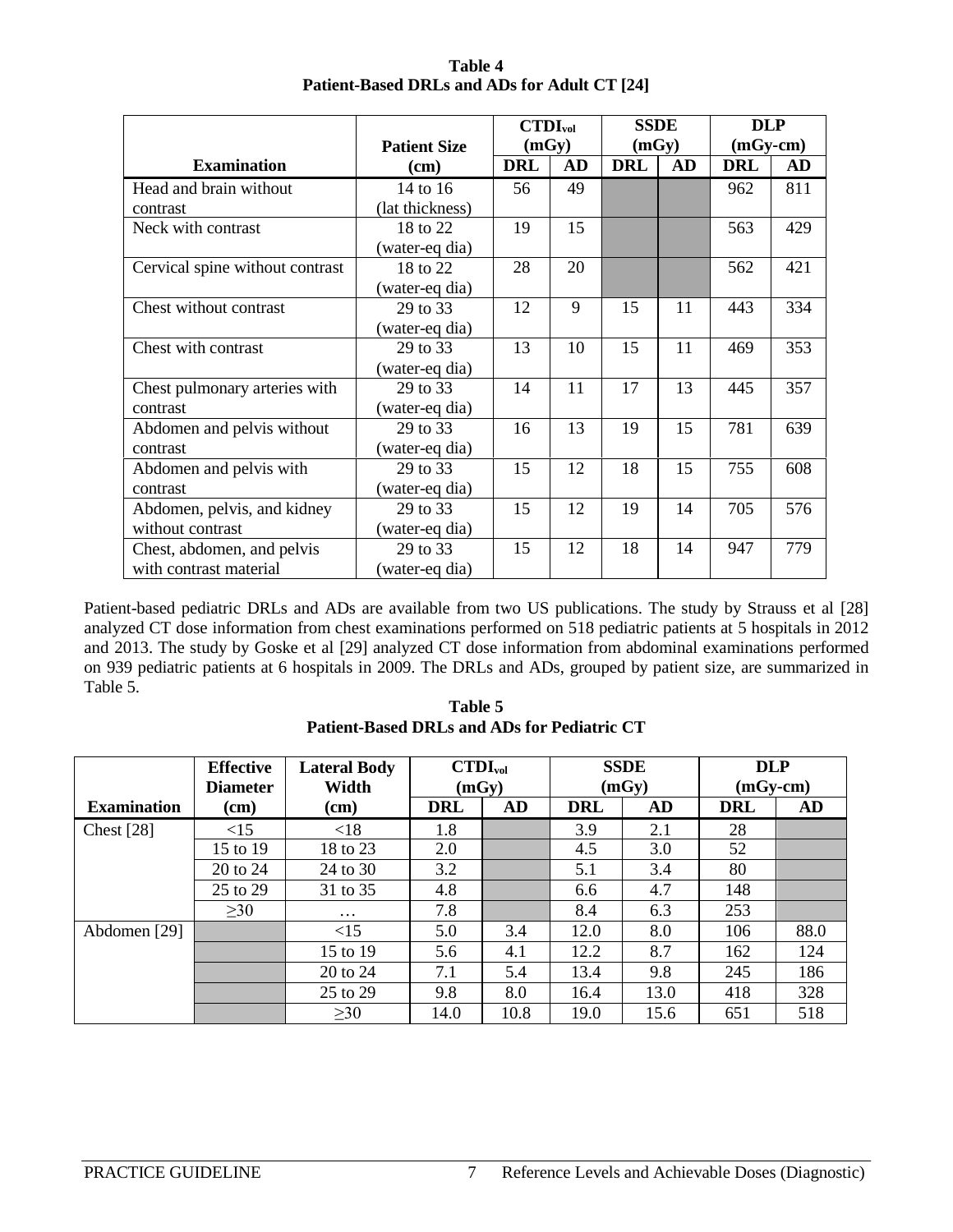### **V. PATIENT-SPECIFIC DOSIMETRY**

Because most of the US DRLs are derived from standard phantom measurements and are used as benchmarks for comparing X-ray dose estimates from a given facility, they should not be used as a substitute for estimating specific doses delivered to a patient. For example, CTDI<sub>100</sub>, CTDI<sub>w</sub>, and CTDI<sub>vol</sub> are estimates of dose delivered to phantoms of a specified size and material. These metrics depend on the X-ray output of the CT scanner but do not represent patient dose. While the SSDE takes into account variation in patient size, it is still only an indicator of patient dose [\[30\]](#page-11-2).

On occasion, the need may arise to estimate the dose delivered to an individual patient because of a specific situation (eg, pregnancy, prolonged fluoroscopy, multiple examinations). In these situations it is recommended that the physician consider executing a formal written medical physics consultation with the Qualified Medical Physicist. Using the specific X-ray parameters of the diagnostic examination, the Qualified Medical Physicist can render an estimate of the specific dose to a given location in the patient, such as the location of the embryo or fetus, the patient's midline, or the patient's skin [\[31\]](#page-11-3). The consultation request should be signed by the requesting physician. The Qualified Medical Physicist's report should be signed by the Qualified Medical Physicist and should be incorporated into the patient's medical record. DRLs or ADs should not be used for patient dose estimates.

# **VI. RADIATION SAFETY IN IMAGING**

Radiologists, medical physicists, registered radiologist assistants, radiologic technologists, and all supervising physicians have a responsibility for safety in the workplace by keeping radiation exposure to staff, and to society as a whole, "as low as reasonably achievable" (ALARA) and to assure that radiation doses to individual patients are appropriate, taking into account the possible risk from radiation exposure and the diagnostic image quality necessary to achieve the clinical objective. All personnel that work with ionizing radiation must understand the key principles of occupational and public radiation protection (justification, optimization of protection and application of dose limits) and the principles of proper management of radiation dose to patients (justification, optimization and the use of dose reference levels)

[http://www-pub.iaea.org/MTCD/Publications/PDF/Pub1578\\_web-57265295.pdf](http://www-pub.iaea.org/MTCD/Publications/PDF/Pub1578_web-57265295.pdf)

Nationally developed guidelines, such as the ACR's [Appropriateness](http://www.acr.org/Quality-Safety/Appropriateness-Criteria) Criteria<sup>®</sup>, should be used to help choose the most appropriate imaging procedures to prevent unwarranted radiation exposure.

Facilities should have and adhere to policies and procedures that require varying ionizing radiation examination protocols (plain radiography, fluoroscopy, interventional radiology, CT) to take into account patient body habitus (such as patient dimensions, weight, or body mass index) to optimize the relationship between minimal radiation dose and adequate image quality. Automated dose reduction technologies available on imaging equipment should be used whenever appropriate. If such technology is not available, appropriate manual techniques should be used.

Additional information regarding patient radiation safety in imaging is available at the Image Gently® for children [\(www.imagegently.org\)](http://www.imagegently.org/) and Image Wisely® for adults [\(www.imagewisely.org\)](http://www.imagewisely.org/) websites. These advocacy and awareness campaigns provide free educational materials for all stakeholders involved in imaging (patients, technologists, referring providers, medical physicists, and radiologists).

Radiation exposures or other dose indices should be measured and patient radiation dose estimated for representative examinations and types of patients by a Qualified Medical Physicist in accordance with the applicable ACR technical standards. Regular auditing of patient dose indices should be performed by comparing the facility's dose information with national benchmarks, such as the ACR Dose Index Registry, the NCRP Report No. 172, Reference Levels and Achievable Doses in Medical and Dental Imaging: Recommendations for the United States or the Conference of Radiation Control Program Director's National Evaluation of X-ray Trends. (ACR Resolution 17 adopted in 2006 – revised in 2009, 2013, Resolution 52).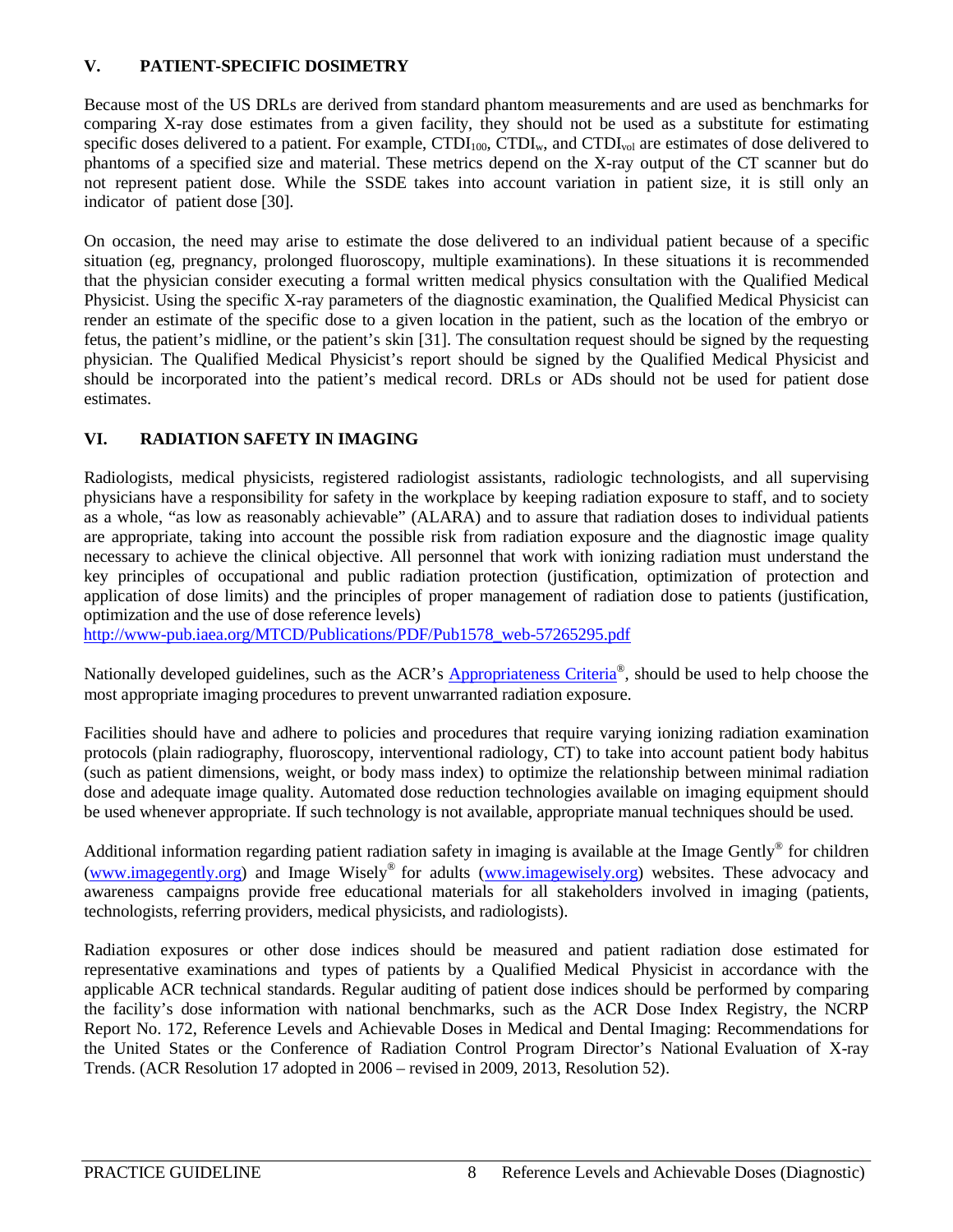#### **VII. QUALITY CONTROL AND IMPROVEMENT, SAFETY, INFECTION CONTROL, AND PATIENT EDUCATION**

Policies and procedures related to quality, patient education, infection control, and safety should be developed and implemented in accordance with the ACR Policy on Quality Control and Improvement, Safety, Infection Control, and Patient Education appearing under the heading *Position Statement on QC & Improvement, Safety, Infection Control*, *and Patient Education* on the ACR website [\(https://www.acr.org/Clinical-Resources/Practice-](https://www.acr.org/Clinical-Resources/Practice-Parameters-and-Technical-Standards)[Parameters-and-Technical-Standards\)](https://www.acr.org/Clinical-Resources/Practice-Parameters-and-Technical-Standards).

Performance evaluation, quality control, acceptance testing, written survey reports, and follow-up procedures should be in accordance with the appropriate ACR Medical Physics Technical Standards [\(https://www.acr.org/Clinical-Resources/Practice-Parameters-and-Technical-Standards\)](https://www.acr.org/Clinical-Resources/Practice-Parameters-and-Technical-Standards).

The Qualified Medical Physicist's annual survey report should include estimates of radiation dose for representative examinations and types of patients (eg, adults, pediatric) as applicable. The Qualified Medical Physicist should also compare these values with current DRLs and provide recommendations for improvement if the dose estimates exceed the DRLs or are so low that may yield images of insufficient quality for the diagnostic *task.*

#### **ACKNOWLEDGEMENTS**

This practice parameter was revised according to the process described under the heading *The Process for Developing ACR Practice Parameters and Technical Standards* on the ACR website [\(https://www.acr.org/Clinical-Resources/Practice-Parameters-and-Technical-Standards\)](https://www.acr.org/Clinical-Resources/Practice-Parameters-and-Technical-Standards) by the Committee on Practice Parameters and Technical Standards – Medical Physics of the ACR Commission on Medical Physics and the Committee on Practice Parameters – Pediatric Radiology of the ACR Commission on Pediatric Radiology, in collaboration with the AAPM and the SPR.

Principal Reviewer: Priscilla F. Butler, MS, FACR, FAAPM

Collaborative Committee – members represent their societies in the initial and final revision of this practice parameter

Maxwell R. Amurao, PhD, MBA, Chair Joel E. Gray, PhD, FAAPM, FACMP Priscilla F. Butler, MS, FACR, FAAPM Lynn Ansley Fordham, MD, FACR Sarah McKenney, PhD

# ACR AAPM

Caridad Borrás, DSc, FACR, FAAPM, FIOMP Melissa C. Martin, MS, FACR, FAAPM, FACMP Mark S. Rzeszotarski, PhD, FAAPM

#### SPR

A. Luana Stanescu, MD David W. Swenson, MD

Committee on Practice Parameters and Technical Standards – Medical Physics (ACR Committee responsible for sponsoring the draft through the process)

Maxwell R. Amurao, PhD, MBA, Chair Ralph P. Lieto, MS, FACR, FAAPM Charles M. Able, MS Lijun Ma, PhD, FAAPM Ishtiaq H. Bercha, MSc Jonathon A. Nye, PhD Caridad Borrás, DSc, FACR, FAAPM, FIOMP Matthew A. Pacella, MS, FACR Chee-Wai Cheng, PhD, FAAPM Anshuman Panda, PhD William R. Geiser, MS **Premavathy Rassiah**, PhD Loretta M. Johnson, PhD Thomas G. Ruckdeschel, MS Mary Ann Keenan, DMP Christopher J. Watchman, PhD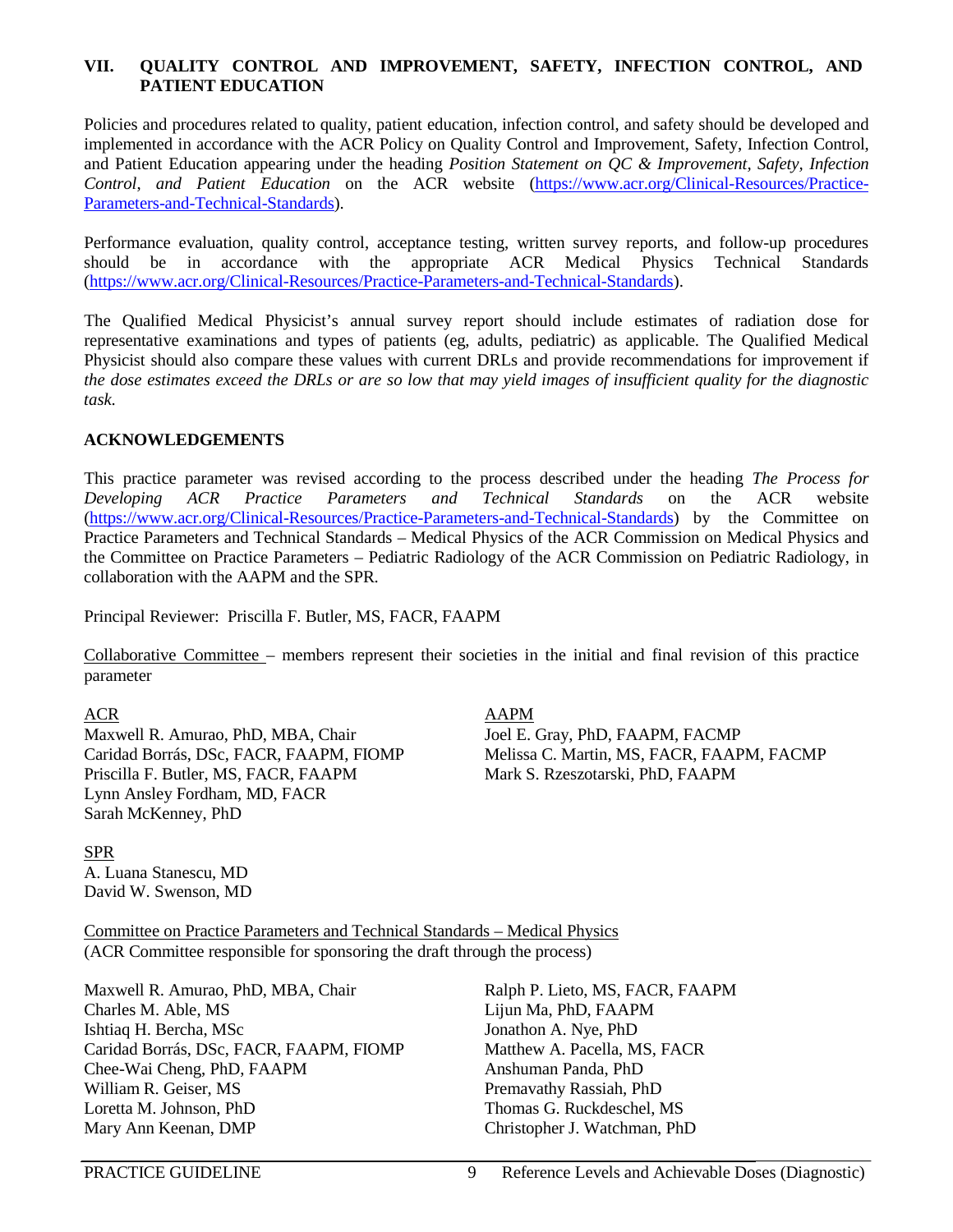Committee on Practice Parameters – Pediatric Radiology (ACR Committee responsible for sponsoring the draft through the process)

| Beverley Newman, MB, BCh, BSc, FACR, Chair | Sue C. Kaste, DO             |
|--------------------------------------------|------------------------------|
| Lorna P. Browne, MB, BCh                   | Tal Laor, MD                 |
| Timothy J. Carmody, MD, FACR               | Terry L. Levin, MD, FACR     |
| Brian D. Coley, MD, FACR                   | Marguerite T. Parisi, MD, MS |
| Lee K. Collins, MD                         | Sumit Pruthi, MBBS           |
| Monica S. Epelman, MD                      | Nancy K. Rollins, MD         |
| Lynn Ansley Fordham, MD, FACR              | Pallavi Sagar, MD            |
| Kerri A. Highmore, MD                      |                              |

Richard A. Geise, PhD, FACR, FAAPM, Chair, Commission on Medical Physics Marta Hernanz-Schulman, MD, FACR, Chair, Commission on Pediatric Radiology Jacqueline Anne Bello, MD, FACR, Chair, Commission on Quality and Safety Matthew S. Pollack, MD, FACR, Chair, Committee on Practice Parameters and Technical Standards

Comments Reconciliation Committee Samir B. Patel, MD, FACR, Chair Ralph P. Lieto, MS, FACR, FAAPM Beth A. Schueler, PhD, FACR, FAAPM, Co-Chair Xinming Liu, PhD Maxwell R. Amurao, PhD, MBA Rebecca M. Marsh, PhD Kimberly E. Applegate, MD, MS, FACR Melissa C. Martin, MS, FACR, FAAPM, FACMP Jacqueline Anne Bello, MD, FACR Sarah McKenney, PhD Caridad Borrás, DSc, FACR, FAAPM, FIOMP Beverley Newman, MB, BCh, BSc, FACR Priscilla F. Butler, MS, FACR, FAAPM Matthew S. Pollack, MD, FACR Richard Duszak, Jr., MD, FACR Mark S. Rzeszotarski, PhD, FAAPM Lynn Ansley Fordham, MD, FACR A. Luana Stanescu, MD Richard A. Geise, PhD, FACR, FAAPM Timothy L. Swan, MD, FACR, FSIR Joel E. Gray, PhD, FAAPM, FACMP David W. Swenson, MD Marta Hernanz-Schulman, MD, FACR Joshua M. Wilson, PhD

#### **REFERENCES**

- <span id="page-9-0"></span>1. Gray JE, Archer BR, Butler PF, et al. Reference values for diagnostic radiology: application and impact. *Radiology.* 2005;235(2):354-358.
- 2. International Commission on Radiological Protection. 1990 Recommendations of the International Commission on Radiological Protection. ICRP Publication 60. Ann. ICRP 21 (1-3). 1991.
- 3. International Commission on Radiological Protection. Radiological protection and safety in medicine. ICRP Publication 73. Ann. ICRP 26 (2). 1996: Available at: Publication 73. Ann. ICRP 26 (2). 1996; Available at: [http://www.icrp.org/publication.asp?id=ICRP%20Publication%2073.](http://www.icrp.org/publication.asp?id=ICRP%20Publication%2073) Accessed November 30, 2017.
- <span id="page-9-1"></span>4. National Council on Radiation Protection and Measurement. *Reference levels and achievable doses in medical and dental imaging: recommendations for the United States.* Bethesda, Md. NCRP Report No. 172; 2012.
- 5. Miller DL, Vano E, Rehani MM. Reducing radiation, revising reference levels. *Journal of the American College of Radiology : JACR.* 2015;12(3):214-216.
- 6. Vassileva J, Rehani M. Diagnostic reference levels. AJR. American journal of roentgenology. 2015;204(1):W1-3.
- 7. Hart D, Hillier MC, Wall BF. National reference doses for common radiographic, fluoroscopic and dental Xray examinations in the UK. The British journal of radiology. 2009;82(973):1-12.
- 8. International Atomic Energy Agency. Diagnostic reference levels (DRLs) in medical imaging. Available at: https://rpop.iaea.org/RPOP/RPoP/Content/InformationFor/HealthProfessionals/1\_Radiology/Optimization/dia gnostic-reference-levels.htm. Accessed March 16, 2017.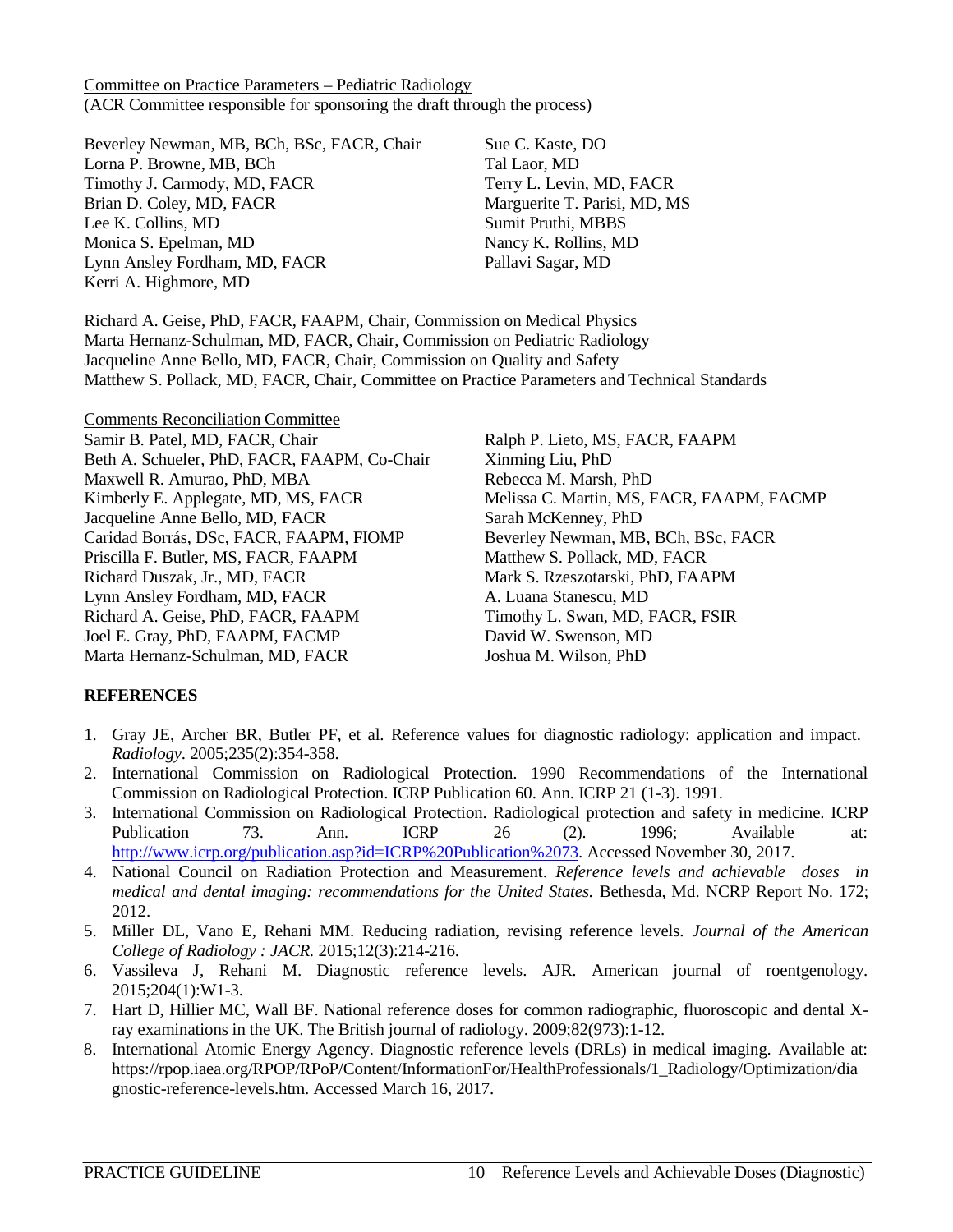- <span id="page-10-0"></span>9. International Commission on Radiological Protection. Diagnostic reference levels in medical imaging. ICRP Publication 135. 2017; Available at: http://journals.sagepub.com/doi/pdf/10.1177/ANIB 46 1. Accessed November 30, 2017.
- <span id="page-10-1"></span>10. Hart D, Hillier MC, Wall BF,. Doses to patients from radiographic and fluoroscopic x-ray imaging procedures in the UK - 2005 Review. HPA-RPD-029. 2007; Available at: https[://www.gov.uk/government/uploads/system/uploads/attachment\\_data/file/431134/HPA-RPD-029.pdf.](http://www.gov.uk/government/uploads/system/uploads/attachment_data/file/431134/HPA-RPD-029.pdf) Accessed November 30, 2017.
- <span id="page-10-2"></span>11. American College of Radiology. ACR–AAPM technical standard for management of the use of radiation in fluoroscopic procedures. 2013; Available at: https:/[/www.acr.org/-/media/ACR/Files/Practice-](http://www.acr.org/-/media/ACR/Files/Practice-Parameters/MgmtFluoroProc.pdf)[Parameters/MgmtFluoroProc.pdf.](http://www.acr.org/-/media/ACR/Files/Practice-Parameters/MgmtFluoroProc.pdf) Accessed November 9, 2017.
- <span id="page-10-3"></span>12. American College of Radiology. ACR practice parameter for performing and interpreting diagnostic computed tomography (CT) 2017; Available at: https:/[/www.acr.org/-/media/ACR/Files/Practice-](http://www.acr.org/-/media/ACR/Files/Practice-Parameters/CT-Perf-Interpret.pdf)[Parameters/CT-Perf-Interpret.pdf.](http://www.acr.org/-/media/ACR/Files/Practice-Parameters/CT-Perf-Interpret.pdf) Accessed December 14, 2016.
- <span id="page-10-4"></span>13. American College of Radiology. ACR practice parameter for continuing medical education (CME) 2016; Available at: https:/[/www.acr.org/-/media/ACR/Files/Practice-Parameters/CME.pdf.](http://www.acr.org/-/media/ACR/Files/Practice-Parameters/CME.pdf) Accessed December 14, 2016.
- <span id="page-10-5"></span>14. Michigan Government - Licensing and Regulatory Affairs. Patient radiation exposure information. 2017; Available at: [http://www.michigan.gov/lara/0,4601,7-154-11407\\_35791-46650--,00.html.](http://www.michigan.gov/lara/0%2C4601%2C7-154-11407_35791-46650--%2C00.html) Accessed November 14, 2017.
- <span id="page-10-6"></span>15. Conference of Radiation Control Program Directors. National evaluation of x-ray trends (NEXT). Available at: [http://www.crcpd.org/page/NEXT.](http://www.crcpd.org/page/NEXT) Accessed March 16, 2017.
- <span id="page-10-7"></span>16. International Electrotechnical Commission. *Medical electrical equipment. Part 2-44, Particular requirements for the safety of x-ray equipment for computed tomography.* Geneva, Switzerland. 2nd edition. IFC publication number 60601-2-44 amendment 1. IFC: 2003.
- <span id="page-10-8"></span>17. McCollough C, Branham T, Herlihy V, et al. Diagnostic reference levels from the ACR CT Accreditation Program. *Journal of the American College of Radiology : JACR.* 2011;8(11):795-803.
- 18. American Association of Physicists in Medicine. AAPM Report No. 96: The measurement, reporting, and management of radiation dose in CT. 2008; Available at: [http://www.aapm.org/pubs/reports/rpt\\_96.pdf.](http://www.aapm.org/pubs/reports/rpt_96.pdf) Accessed May 17, 2017.
- <span id="page-10-9"></span>19. American College of Radiology. CT accreditation program requirements. 2017; Available at: [http://www.acraccreditation.org/~/media/ACRAccreditation/Documents/CT/Requirements.pdf?la=en.](http://www.acraccreditation.org/%7E/media/ACRAccreditation/Documents/CT/Requirements.pdf?la=en) Accessed March 16, 2017.
- <span id="page-10-10"></span>20. Kleinman PL, Strauss KJ, Zurakowski D, Buckley KS, Taylor GA. Patient size measured on CT images as a function of age at a tertiary care children's hospital. *AJR. American journal of roentgenology.* 2010;194(6):1611-1619.
- <span id="page-10-11"></span>21. American Association of Physicists in Medicine. AAPM Report No. 204: Size-specific dose estimates (SSDE) in pediatric and adult body CT examinations. 2011; Available at: [http://www.aapm.org/pubs/reports/RPT\\_204.pdf.](http://www.aapm.org/pubs/reports/RPT_204.pdf) Accessed March 16, 2017.
- <span id="page-10-12"></span>22. McCollough CH, Leng S, Yu L, Cody DD, Boone JM, McNitt-Gray MF. CT dose index and patient dose: they are not the same thing. *Radiology.* 2011;259(2):311-316.
- <span id="page-10-13"></span>23. Morin RL, Coombs LP, Chatfield MB. ACR Dose Index Registry. *Journal of the American College of Radiology : JACR.* 2011;8(4):288-291.
- <span id="page-10-14"></span>24. Kanal KM, Butler PF, Sengupta D, Bhargavan-Chatfield M, Coombs LP, Morin RL. U.S. Diagnostic Reference Levels and Achievable Doses for 10 Adult CT Examinations. *Radiology.* 2017:161911.
- <span id="page-10-15"></span>25. Christianson O, Li X, Frush D, Samei E. Automated size-specific CT dose monitoring program: assessing variability in CT dose. *Medical physics.* 2012;39(11):7131-7139.
- 26. Wells JR, Zhang Y, Samei E. Duke University Clinical Imaging Physics Group code to automatically determine patient size from localizer images in the American College of Radiology's Dose Index Registry (personal communication); 2017.
- <span id="page-10-16"></span>27. American Association of Physicists in Medicine. Use of water equivalent diameter for calculating patient size and size-specific dose estimates (SSDE) in CT: the report of AAPM Task Group 220. 2014; Available at: https[://www.aapm.org/pubs/reports/RPT\\_220.pdf.](http://www.aapm.org/pubs/reports/RPT_220.pdf) Accessed March 16, 2017.
- <span id="page-10-17"></span>28. Strauss KJ, Goske MJ, Towbin AJ, et al. Pediatric Chest CT Diagnostic Reference Ranges: Development and Application. Radiology. 2017:161530.